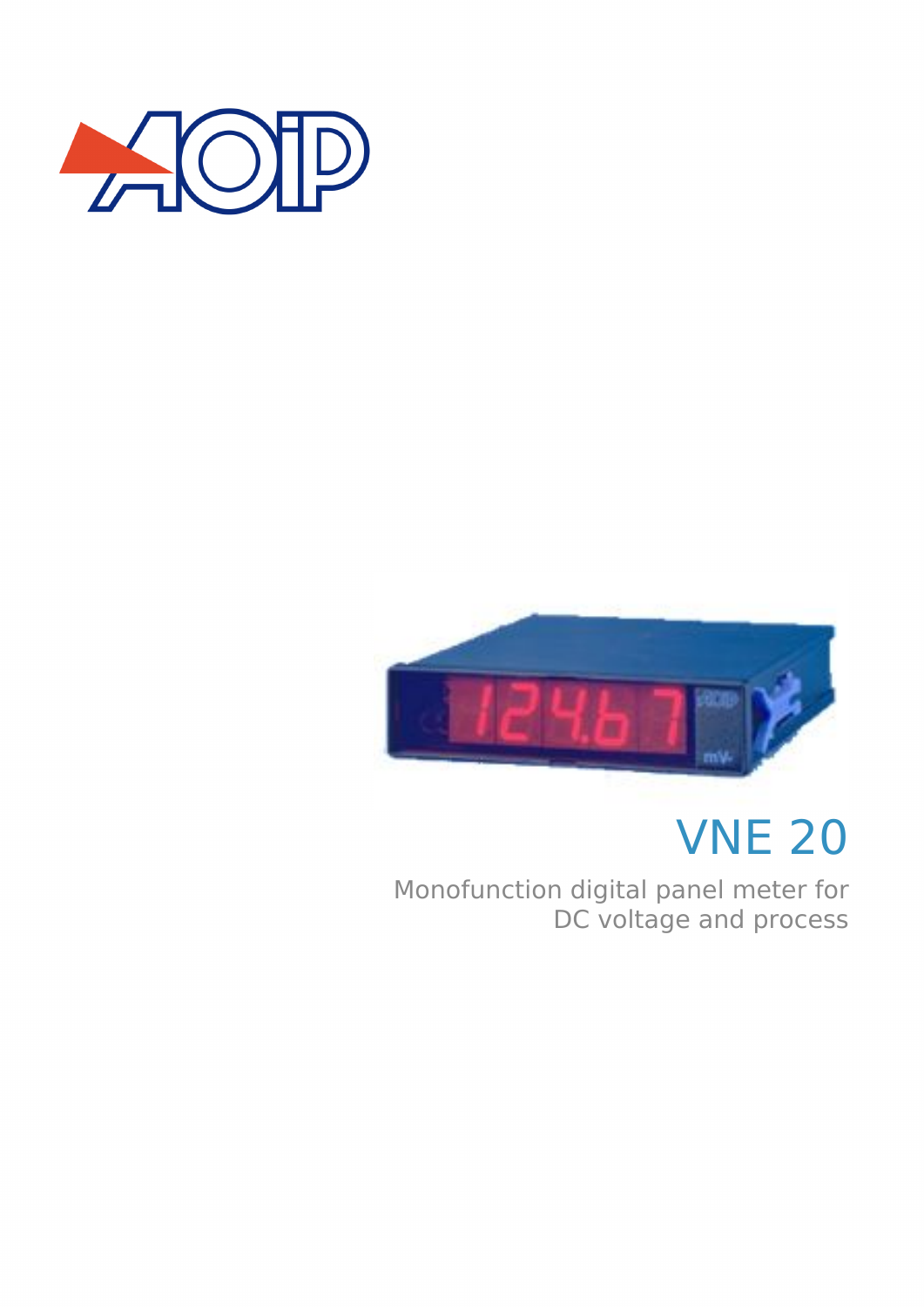

VNE 20 is a 20,000-point monofunction digital panel meter 96 x 24 mm for DC and process voltage measurements.

## **Description**

VNE 20 is a 20,000 monofunction digital panel meter 96 x 24 mm for DC voltage and process. It offers high accuracy and resolution. It is possible to change the configuration of measurement type, range, limits and scaling. The configuration of these parameters is protected against any inopportune modifications.

- Panel meter size: 96 x 24 mm
- IP40 protected
- LED display, 14 mm high, in red, green or yellow
- Measurement, display and scaling of:
	- DC voltage up to 650 V
	- Process signals with scaling
- Analogue output 0.1 mV/digit
- 9 different power supplies available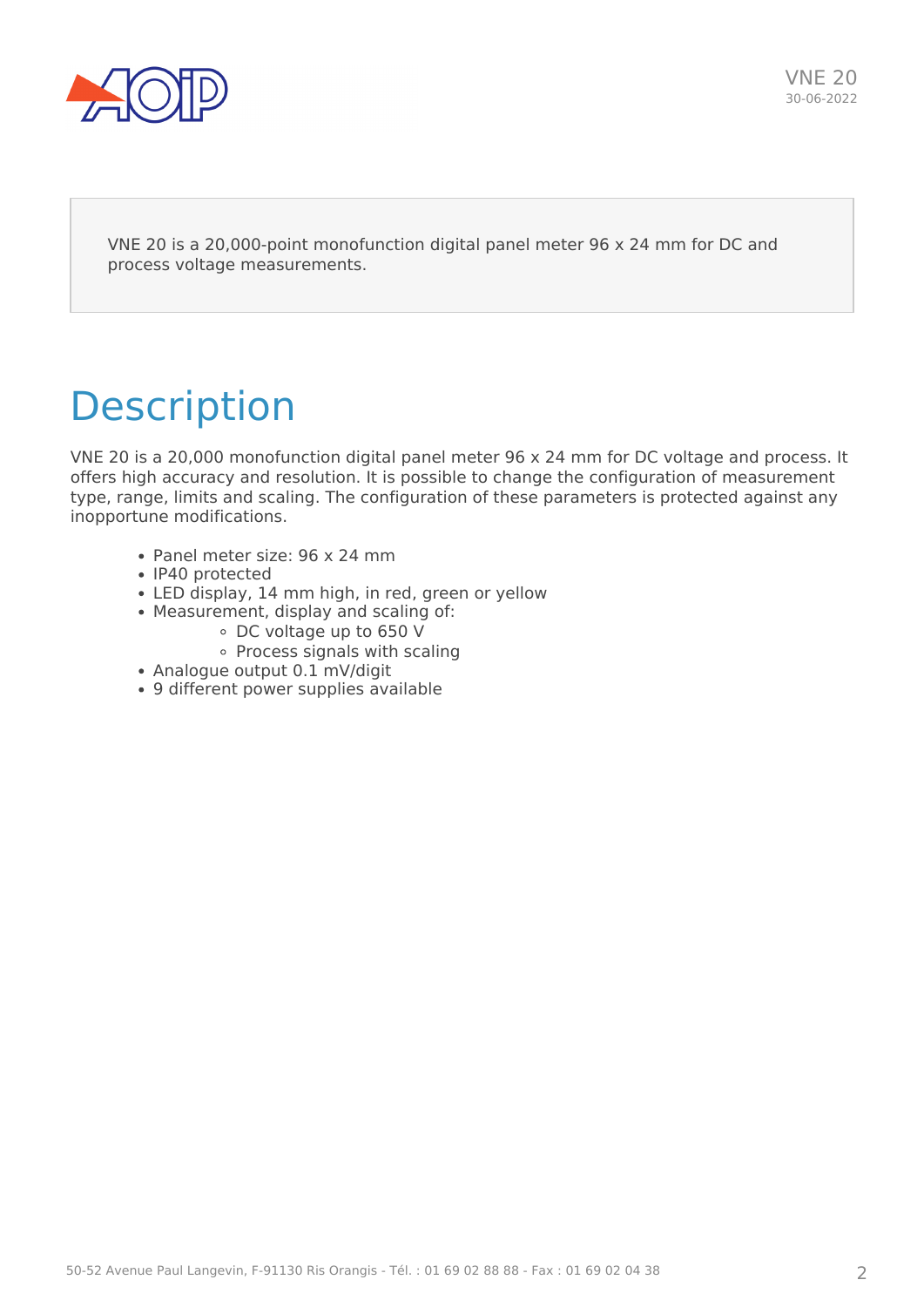

## Specifications

#### Electrical measurement indicator

| Type                            | Range                                                       | Resolution                                                        | Accuracy (1<br>year)<br>$(23^{\circ}C \pm 1^{\circ}C)$                                                          | Input<br>impedance                                                               | Comment                                                                                            |
|---------------------------------|-------------------------------------------------------------|-------------------------------------------------------------------|-----------------------------------------------------------------------------------------------------------------|----------------------------------------------------------------------------------|----------------------------------------------------------------------------------------------------|
| DC voltage                      | 200 mV<br>2 V<br>20 V<br>200 V<br>650 V                     | $10 \mu V$<br>$100 \mu V$<br>1 mV<br>$10 \, \text{mV}$<br>100 mV  | $0.05\% + 20 \mu V$<br>$0.05\% + 0.2$<br>mV<br>$0.05\% + 2$ mV<br>$0.05\% + 20$ mV   1.1 MQ<br>$0.05\% + 0.2$ V | $>100$ M $\Omega$<br>$>100$ M $\Omega$<br>$1.1 \text{ M}\Omega$<br>$1.1 M\Omega$ |                                                                                                    |
| Process signals<br>with scaling | $0 - 5V$<br>$0 - 10V$<br>$4 - 20 \text{ mA}$<br>$0 - 20$ mA | <b>Display</b><br>±20,000<br>points<br>For scale begin<br>and end | $0.05%$ of<br>scale $+1$                                                                                        |                                                                                  | The input and<br>the scale are<br>defined at the<br>order and can't<br>be modified by<br>the user. |

Temperature coefficient:  $\leq$  (0.01% + 0.2)/°C Common rejection mode: ≥ 140 dB at 50 Hz Serial rejection mode:  $\geq 80$  dB at 50 Hz

#### Further features

| Measurement hold and decimal dot commutation | External command        |  |
|----------------------------------------------|-------------------------|--|
| <b>Zeroing and polarity</b>                  | Automatic               |  |
| Sampling rate                                | $\vert$ 2.5 samples / s |  |

#### General specifications

| <b>Size</b> | 96 x 24 x 103 mm                                                           |
|-------------|----------------------------------------------------------------------------|
| Weight      | 300q                                                                       |
| Supply      | 230 V at $\pm 10\%$ (50/60 Hz)<br>Other power supplies available in option |

#### Environmental specifications

| Reference range           | 23°C $\pm$ 1°C (45 to 75 % w/o condensing)           |  |
|---------------------------|------------------------------------------------------|--|
| Operating reference range | 0 to 50 $^{\circ}$ C (RH: 20 to 75 % w/o condensing) |  |
| Limit operating range     | -10°C to +50°C (RH: 10 to 80 % w/o condensing)       |  |
| Indice de protection      | IP40 in ABS case<br>IP65 in watertight metallic case |  |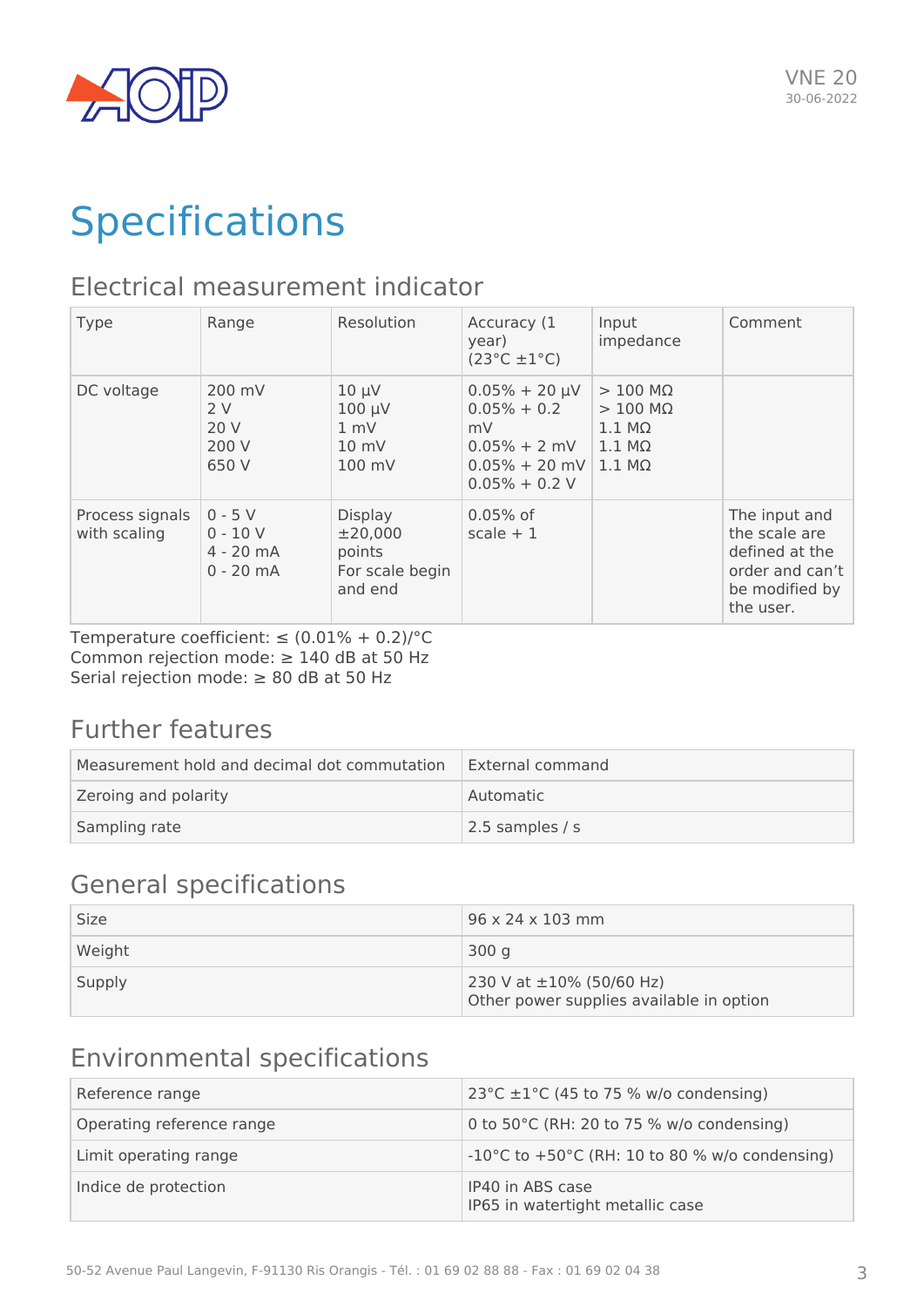

VNE 20 30-06-2022